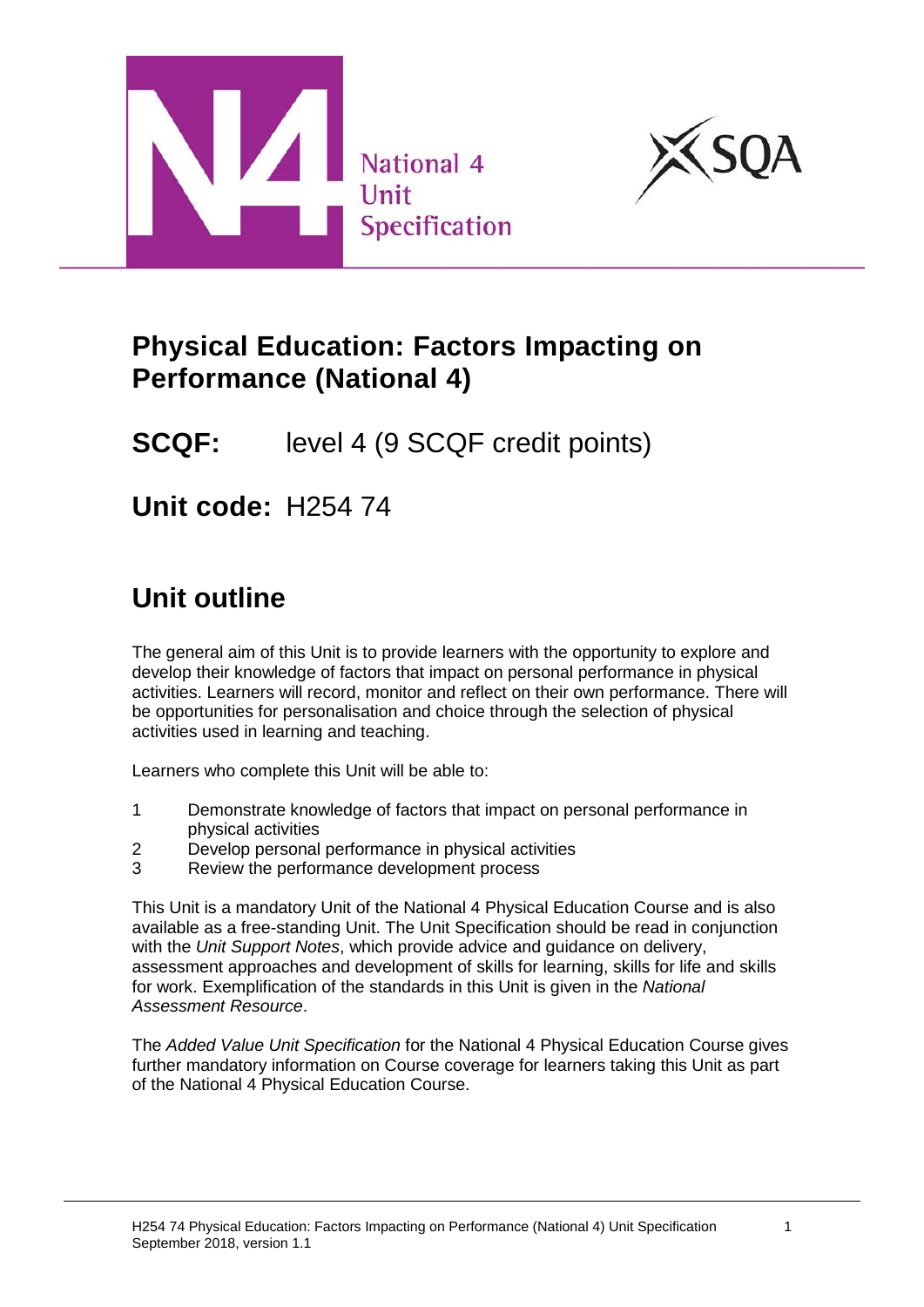### **Recommended entry**

Entry to this Unit is at the discretion of the centre. However, learners would normally be expected to have attained the skills, knowledge and understanding required by one or more of the following or equivalent qualifications and/or experience:

- ♦ National 3 Physical Education Course or relevant component Units
- Prior interest/participation in physical activities

In terms of prior learning and experience, relevant experiences and outcomes may also provide an appropriate basis for doing this Unit.

### **Equality and inclusion**

This Unit Specification has been designed to ensure that there are no unnecessary barriers to learning or assessment. The individual needs of learners should be taken into account when planning learning experiences, selecting assessment methods or considering alternative evidence. For further information, please refer to the *Unit Support Notes.*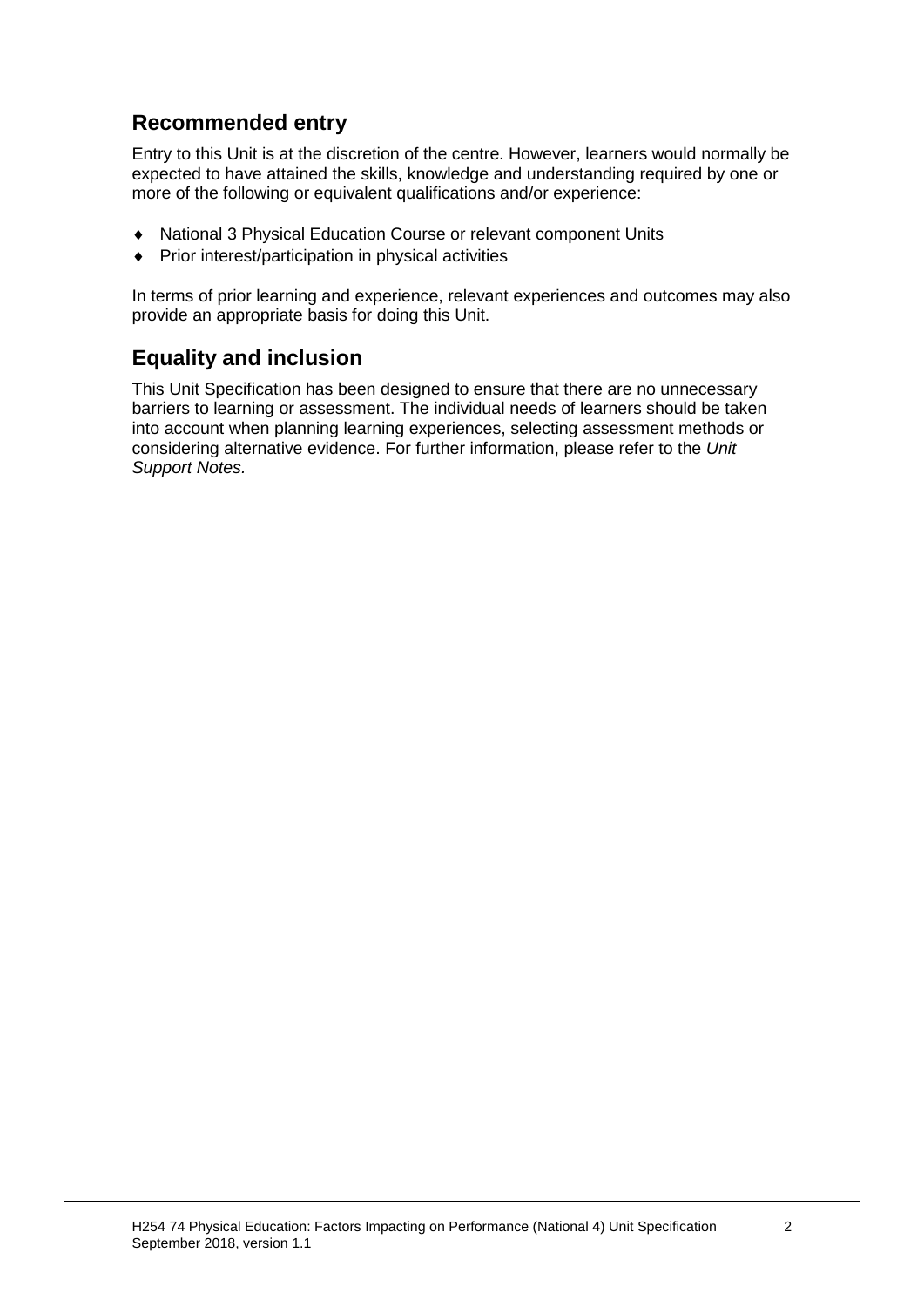# **Standards**

## **Outcomes and assessment standards**

### **Outcome 1**

The learner will:

- **1 Demonstrate knowledge of factors that impact on performance in physical activities by:**
- 1.1 Describing a method used to identify factors impacting on a performance
- 1.2 Describing the impact of two factors on a performance
- 1.3 Identifying a factor that affects a performance and describing an approach to develop this

### **Outcome 2**

The learner will:

#### **2 Develop personal performance in physical activities by:**

- 2.1 Identifying strengths and areas for development in a performance
- 2.2 Preparing and implementing, with some support, a simple development plan to impact positively on a performance
- 2.3 Monitoring and recording performance development sessions

### **Outcome 3**

The learner will:

### **3 Review the performance development process by:**

- 3.1 Seeking feedback from others<br>3.2 Reviewing the effectiveness of
- 3.2 Reviewing the effectiveness of the development plan in supporting performance development
- 3.3 Reflecting on performance progress based on all information gathered
- 3.4 Identifying future development needs

## **Evidence Requirements for the Unit**

Assessors should use their professional judgement, subject knowledge and experience, and understanding of their learners, to determine the most appropriate ways to generate evidence and the conditions and contexts in which they are used.

While the context for learning can be provided by a range of physical activities, learners must provide evidence for assessment from **one** physical activity.

Evidence can either be presented for individual Outcomes or gathered for the Unit as a whole by combining assessments. If the latter approach is used, it must be clear how the evidence relates to each Outcome.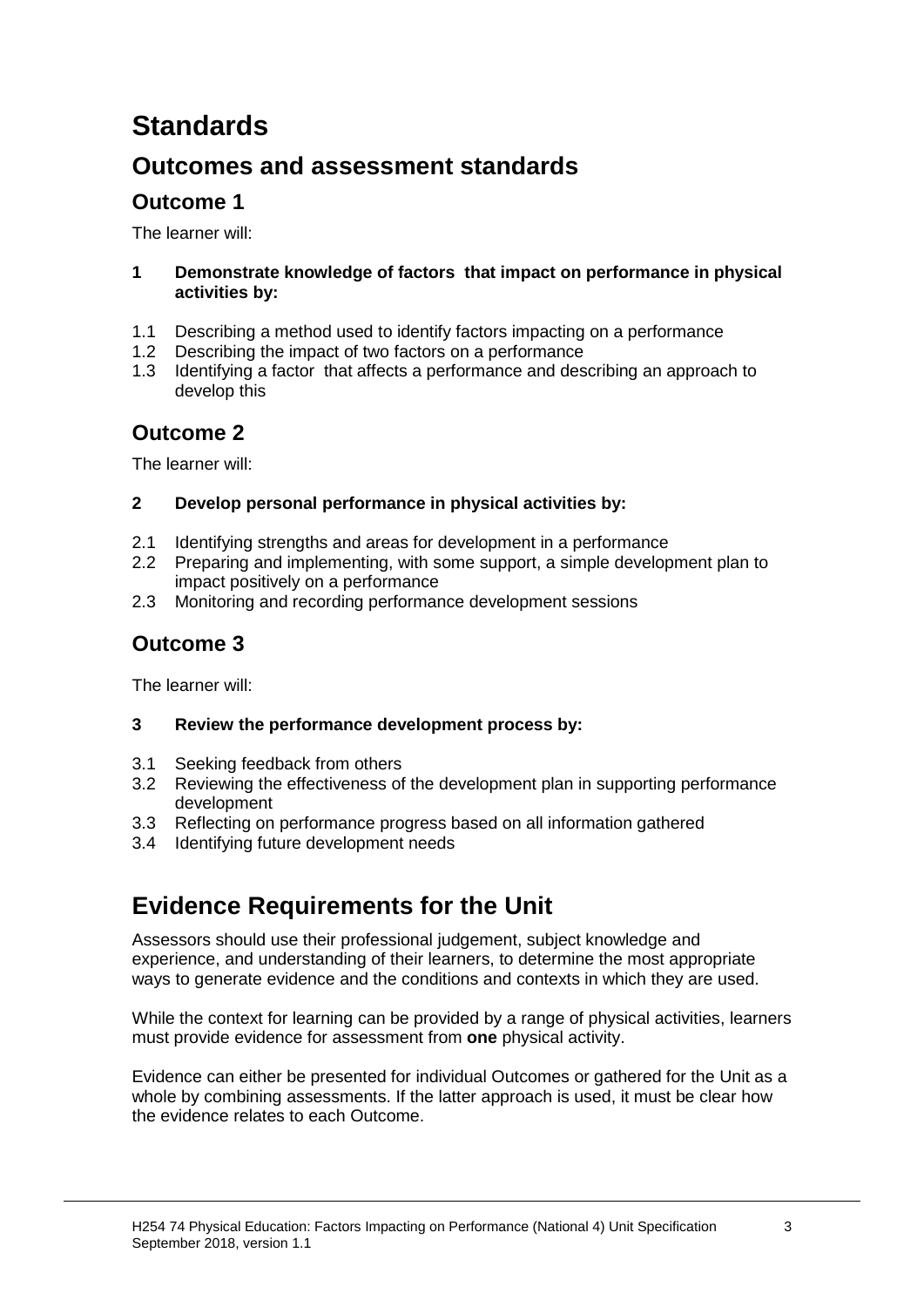Exemplification of assessment is provided in the *National Assessment Resource*. Advice and guidance on possible approaches to assessment is provided in the *Unit Support Notes*.

## **Assessment standard thresholds**

If a candidate successfully meets the requirements of the specified number of Assessment Standards they will be judged to have passed the Unit overall and no further re-assessment will be required.

The specific requirements for this Unit is as follows:

♦ 7 out of 10 Assessment Standards must be achieved.

It should be noted that there will still be the requirement for candidates to be given the opportunity to meet all Assessment Standards. The above threshold has been put in place to reduce the volume of re-assessment where that is required.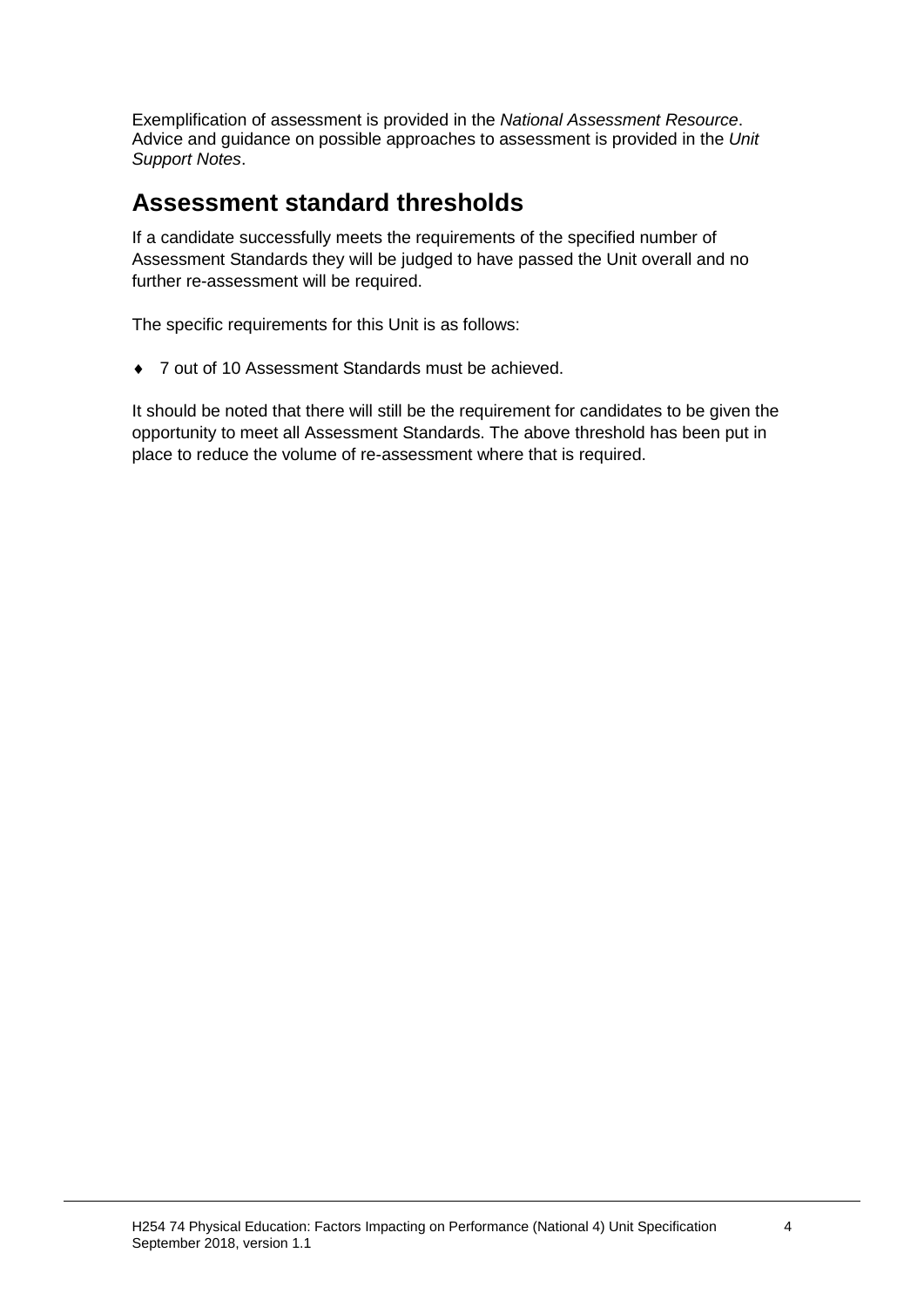# **Development of skills for learning, skills for life and skills for work**

It is expected that learners will develop broad, generic skills through this Unit. The skills that learners will be expected to improve on and develop through the Unit are based on SQA's *Skills Framework: Skills for Learning, Skills for Life and Skills for Work and are* drawn from the main skills areas listed below. These must be built into the Unit where there are appropriate opportunities.

#### **2 Health and wellbeing**

- 2.2 Emotional wellbeing<br>2.3 Physical wellbeing
- Physical wellbeing

#### **4 Employability, enterprise and citizenship**

4.3 Working with others

#### **5 Thinking skills**

5.3 Applying

Amplification of these is given in SQA's *Skills Framework: Skills for Learning, Skills for Life and Skills for Work.* The level of these skills should be at the same SCQF level as the Unit and be consistent with the SCQF level descriptor. Further information on building in skills for learning, skills for life and skills for work is given in the *Unit Support Notes.*